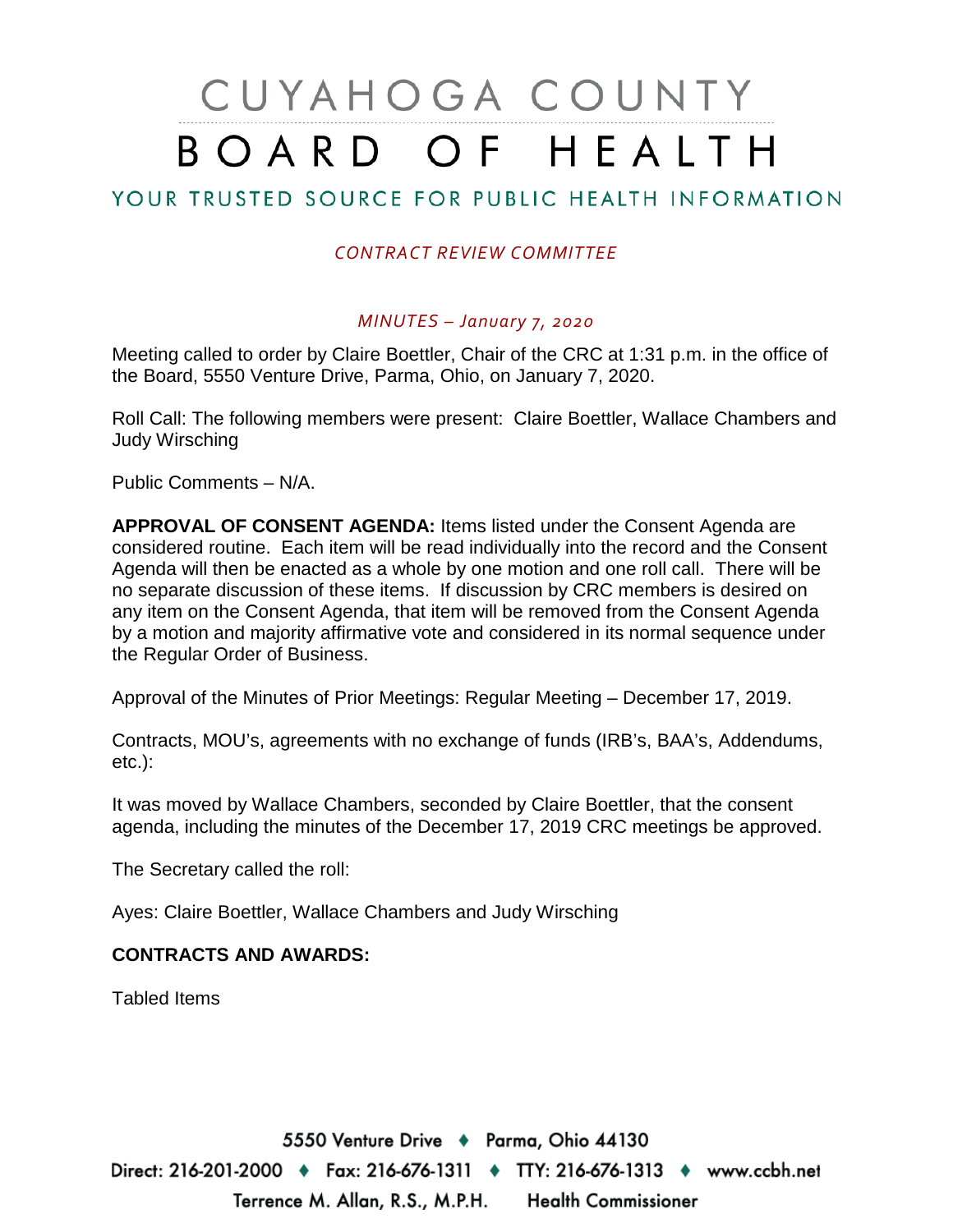None

New Items For Review

#### Bid/Quote Openings ≥ \$25,000.00

CRC 2020-1 Sealed bids were received from the following contractors by the deadline outlined in the Request For Proposal (RFP) Ryan White Part A Program – Direct Services – RFP# 2019-01 (ref. enclosed):

| \$284,810.43   |
|----------------|
| \$162,565.89   |
| \$192,344.64   |
|                |
| 400,673.65     |
| 80,000.00      |
| 22,562.44      |
| 12,607.07      |
| \$324,239.61   |
| \$1,528,656.61 |
| 29,700.50      |
|                |
| \$259,563.00   |
| \$694,085.11   |
| \$454,507.94   |
| \$975,446.33   |
|                |

Ryan White Part A Program Bid Openings presented by: Melissa Rodrigo

The bids listed above were provided to the program staff for completion of the evaluation process.

Amy Wanchisn arrived to the meeting at 1:34 p.m.

Bid/Quote Openings < \$25,000.00

Lead Program Bid Openings presented by: Stephanie McConoughey

It was moved by Wedad Alhamwi, seconded by Claire Boettler that the following quote (CRC 2020-2) for 366 East 270th St., Euclid, Ohio 44132 be accepted as the lowest and best, and a contract be awarded to Paragon CMS in an amount not to exceed \$15,425.00 (ref. enclosed).

The Secretary called the roll:

Ayes: Claire Boettler, Amy Wanchisn, Wallace Chambers and Wedad Alhamwi

It was moved by Amy Wanchisn, seconded by Wallace Chambers that the following

5550 Venture Drive + Parma, Ohio 44130

Direct: 216-201-2000 ♦ Fax: 216-676-1311 ♦ TTY: 216-676-1313 ♦ www.ccbh.net Terrence M. Allan, R.S., M.P.H. **Health Commissioner**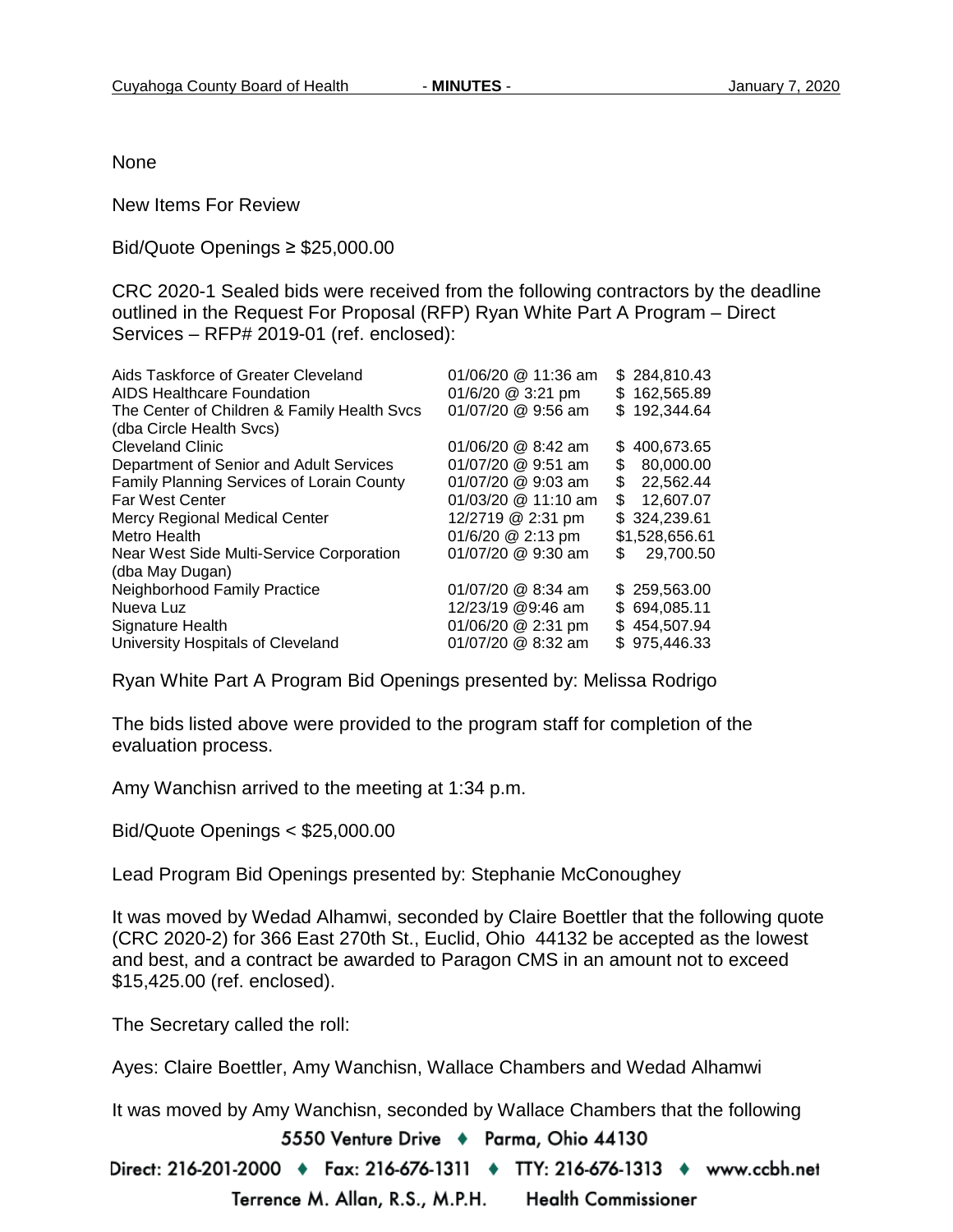quote (CRC 2020-3) for 1253 Melbourne Rd., East Cleveland, Ohio 44112 be accepted as the lowest and best, and a contract be awarded to American Builders & Applicators in an amount not to exceed \$10,150.00 (ref. enclosed).

The Secretary called the roll:

Ayes: Claire Boettler, Amy Wanchisn, Wallace Chambers and Wedad Alhamwi

Expenditures: Contracts up to \$25,000.00

It was moved by Wedad Alhamwi, seconded by Amy Wanchisn that the addendum (CRC 2020-4) to the contract with KMU Trucking (CRC 2019-157) under the Water Pollution Control Loan Fund grant to increase the amount to be paid to KMU Trucking from an amount not to exceed \$7,500.00 to \$9,000.00 be approved.

Presented by: Wallace Chambers

Purpose: To complete additional work found during project completion.

Funding Source: 100% reimbursable through the WPCLF grant.

The Secretary called the roll:

Ayes: Claire Boettler, Amy Wanchisn, Wallace Chambers and Wedad Alhamwi

It was moved by Amy Wanchisn, seconded by Wedad Alhamwi that the addendum (CRC 2020-5) to the contract with MCM HomeServices Inc. (CRC 2019-120) under the Lead Hazard Control grant to increase the amount to be paid to MCM HomeServices Inc. from an amount not to exceed \$21,025.00 to \$21,345.00 be approved.

Presented by: Stephanie McConoughey

Purpose: To complete additional work found during project completion.

Funding Source: 100% reimbursable through the Lead Hazard Control Program.

The Secretary called the roll:

Ayes: Claire Boettler, Amy Wanchisn, Wallace Chambers and Wedad Alhamwi

It was moved by Wallace Chambers, seconded by Claire Boettler that the contract (CRC 2020-6) with Heidi Gullet, MD under the Reproductive Health and Wellness (RHW) grant from January 1, 2020 through December 31, 2020 in an amount not to exceed \$1,200.00 be approved.

5550 Venture Drive + Parma, Ohio 44130 Direct: 216-201-2000 ♦ Fax: 216-676-1311 ♦ TTY: 216-676-1313 ♦ www.ccbh.net Terrence M. Allan, R.S., M.P.H. **Health Commissioner**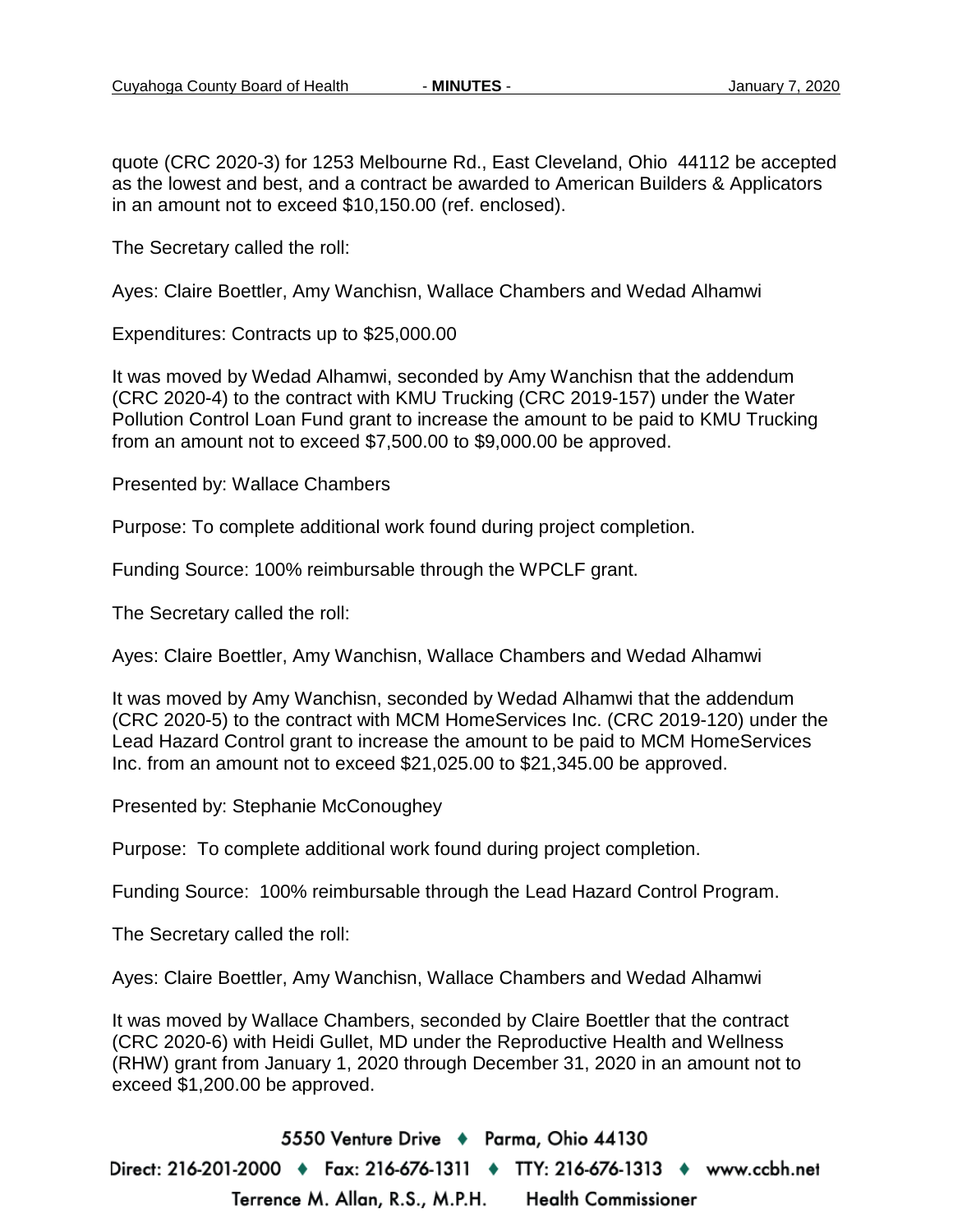Presented by: Andrew Heffron

Purpose: To serve as Medical Director in the CCBH Family Planning Clinic.

Funding Source: 100% reimbursable through the FY2019 RHW grant.

The Secretary called the roll:

Ayes: Claire Boettler, Amy Wanchisn, Wallace Chambers and Wedad Alhamwi

It was moved by Wedad Alhamwi, seconded by Amy Wanchisn that the addendum (CRC 2020-7) to the contract with A.J. Boggs (CRC 2019-11 & CRC 2019-194) under the 2019/2020 HRSA Ryan White Part A Program grant to increase the amount paid to A.J. Boggs from an amount not to exceed \$19,410.98 to \$22,635.98 be approved.

Presented by: Melissa Rodrigo

Purpose: To provide services to low-income, uninsured and underinsured HIV positive persons.

Funding Source: 100% reimbursable through the FY2019 HRSA Ryan White grant.

The Secretary called the roll:

Ayes: Claire Boettler, Amy Wanchisn, Wallace Chambers and Wedad Alhamwi

Revenue Generating Agreements up to \$25,000.00

None

Contract Rescissions

None

Other Business.

Public Comment – N/A.

Thereupon, it was moved by Amy Wanchisn, seconded by Wallace Chambers, that the following Motion be adopted:

BE IT RESOLVED that the meeting be adjourned at 1:40 p.m.

The Secretary called the roll:

5550 Venture Drive + Parma, Ohio 44130 Direct: 216-201-2000 ♦ Fax: 216-676-1311 ♦ TTY: 216-676-1313 ♦ www.ccbh.net Terrence M. Allan, R.S., M.P.H. Health Commissioner